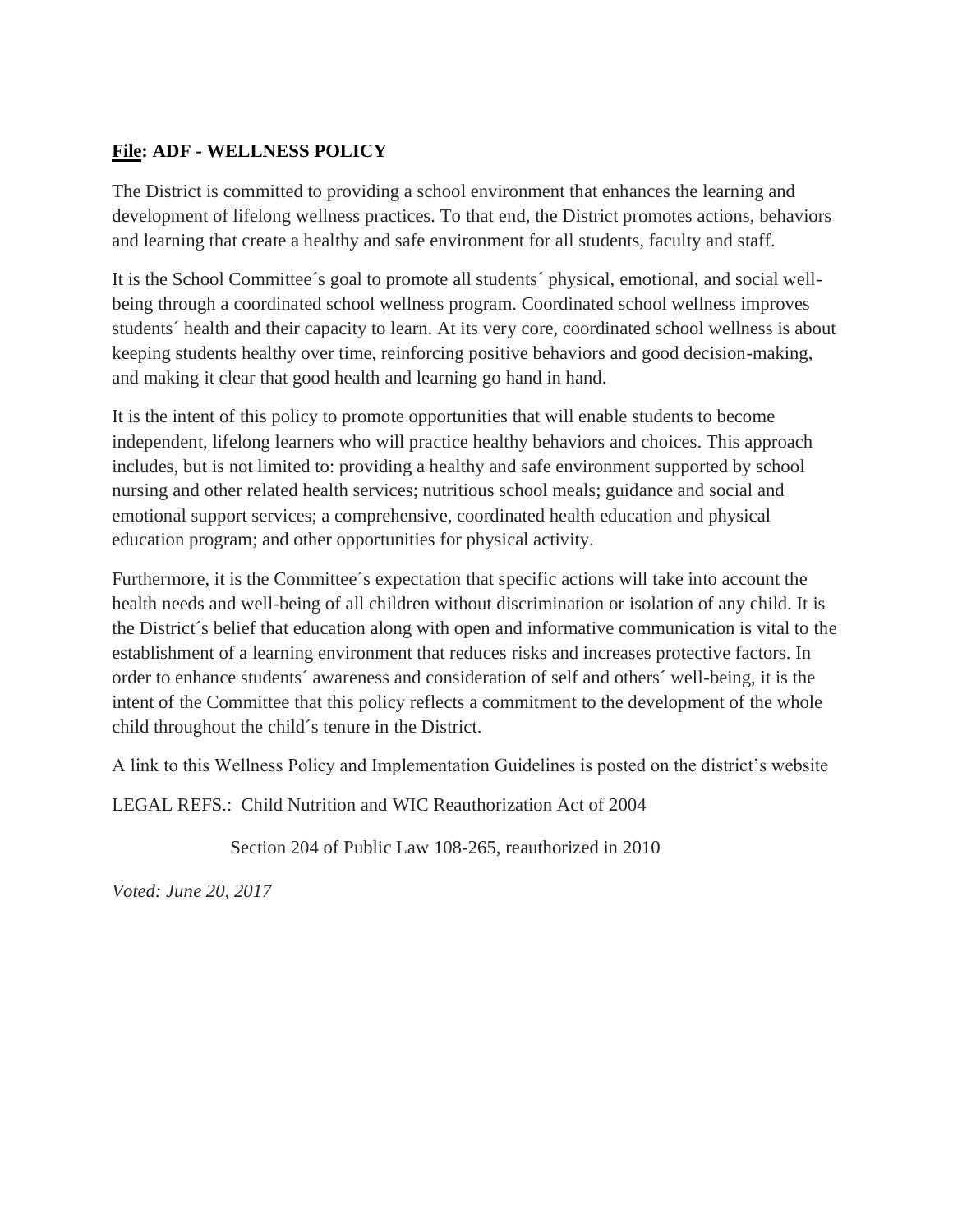# **File: ADF-R - WELLNESS POLICY IMPLEMENTATION GUIDELINES**

FOOD SERVICES

Implementation

Department of Food Services

School Meals

Meals served through the [National School Lunch Program](https://www.fns.usda.gov/nslp) will:

- · be appealing and attractive to children;
- · be served in clean and pleasant settings;

· meet, at minimum, nutrition requirements established by local, state, and federal statutes and regulations;

- · offer a variety of fruits and vegetables;
- · offer low fat and/or fat free milk daily;
- · offer a variety of bread and bread products, including an assortment of whole grain bread products.

### Free and Reduced-priced Meals

Applications will be made available to eligible families. Every effort will be made to protect the privacy of the students and prevent overt identification of eligible students. The cafeterias are cashless- all students, regardless of the type of payment they make for school meals or the food being purchased, are given a code to enter at the cash register.

### Sharing of Foods and Beverages

The sharing of food and beverages with one another during meal or snack times is discouraged due to students with food allergies and dietary restrictions.

### Nutrition Information

Nutrition information for all food and food products is available for review on the District website: [http://www.wellesleyps.org/.](http://www.wellesleyps.org/)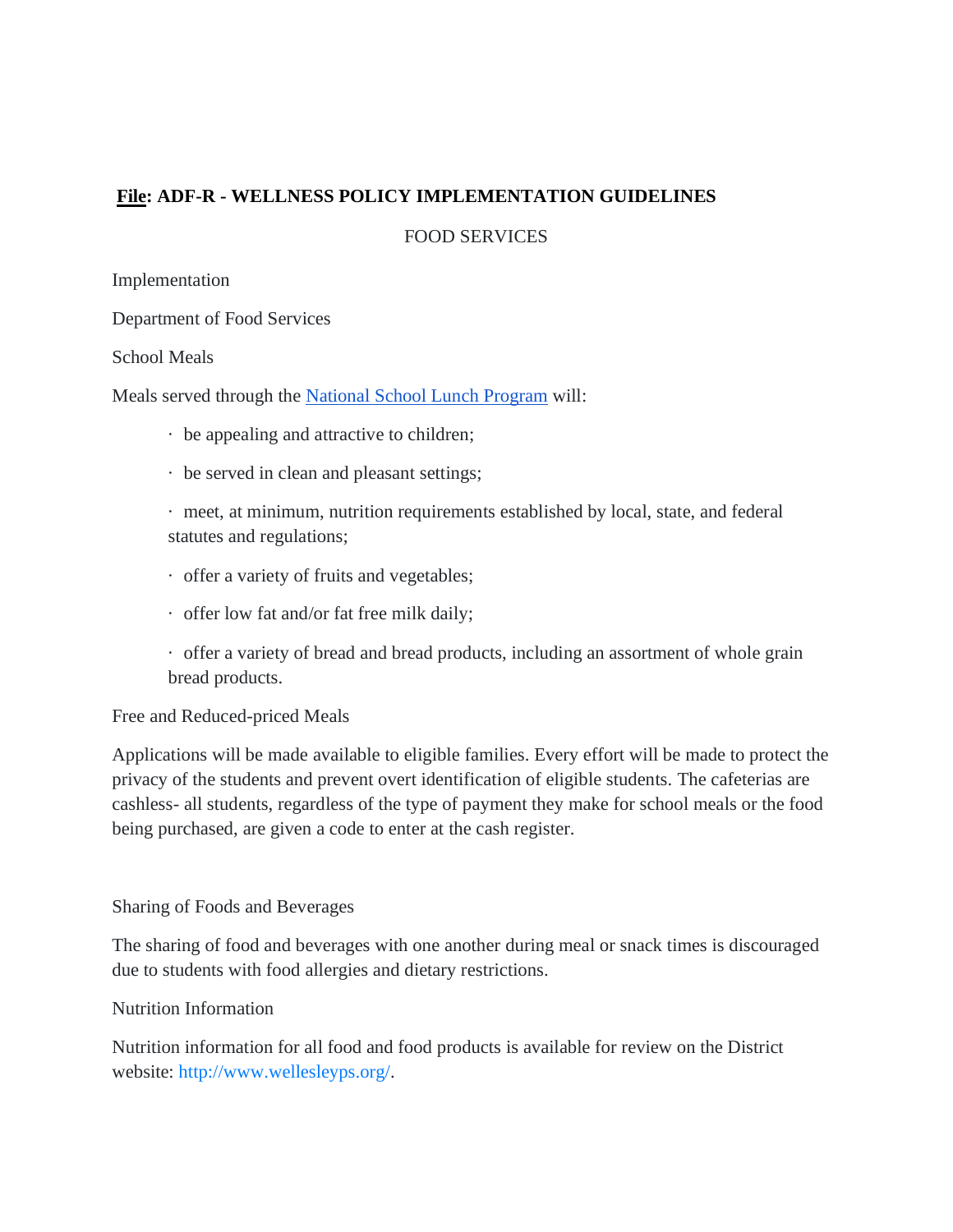# Food Safety

All foods made available through the food services department will comply with state and local food safety and sanitation regulations.

Food Allergies / Dietary Restrictions

Student information regarding food allergies and dietary restrictions will be entered into the computerized POS (point of sale) program with parental permission. This will serve as another stop-gate precaution for protecting students with food allergies and restrictions.

# Drinking Water

Free drinking water is available for self-service in the cafeteria during mealtimes.

# A la Carte and Competitive Foods

In accordance with the Massachusetts School Nutrition Law, all foods sold or provided to students, during the school day, outside of the National School Lunch Program will meet federal and state nutrition standards to the extent practicable. The standards will apply 30 minutes before and until 30 minutes after the school day, with the exception of vending machines, which shall comply with these standards at all times.

*The school day begins at midnight the night before and goes until 30 minutes after the final bell* 

The Committee recognizes the value of fundraisers for school-sanctioned student groups and clubs. Student fundraising activities involving the sale of competitive foods or beverages are permitted to the extent that federal and state laws and regulations allow, and may occur with the permission of the Superintendent or designee.

Competitive foods are defined as foods and beverages sold or provided in:

- · School cafeterias offered as a la carte items
- · School stores and snack bars
- · Vending machines (including the staff/faculty room)

# *Staff Training*

.

*The USDA Professional Standards for State and Local Nutrition Programs are followed to ensure that professional development in the area of food and nutrition is provided for food service directors, managers and staff. New and current food service directors must have at least 12 hours; new and current managers must have at least 10 hours; new and current staff must have at least 6 hours*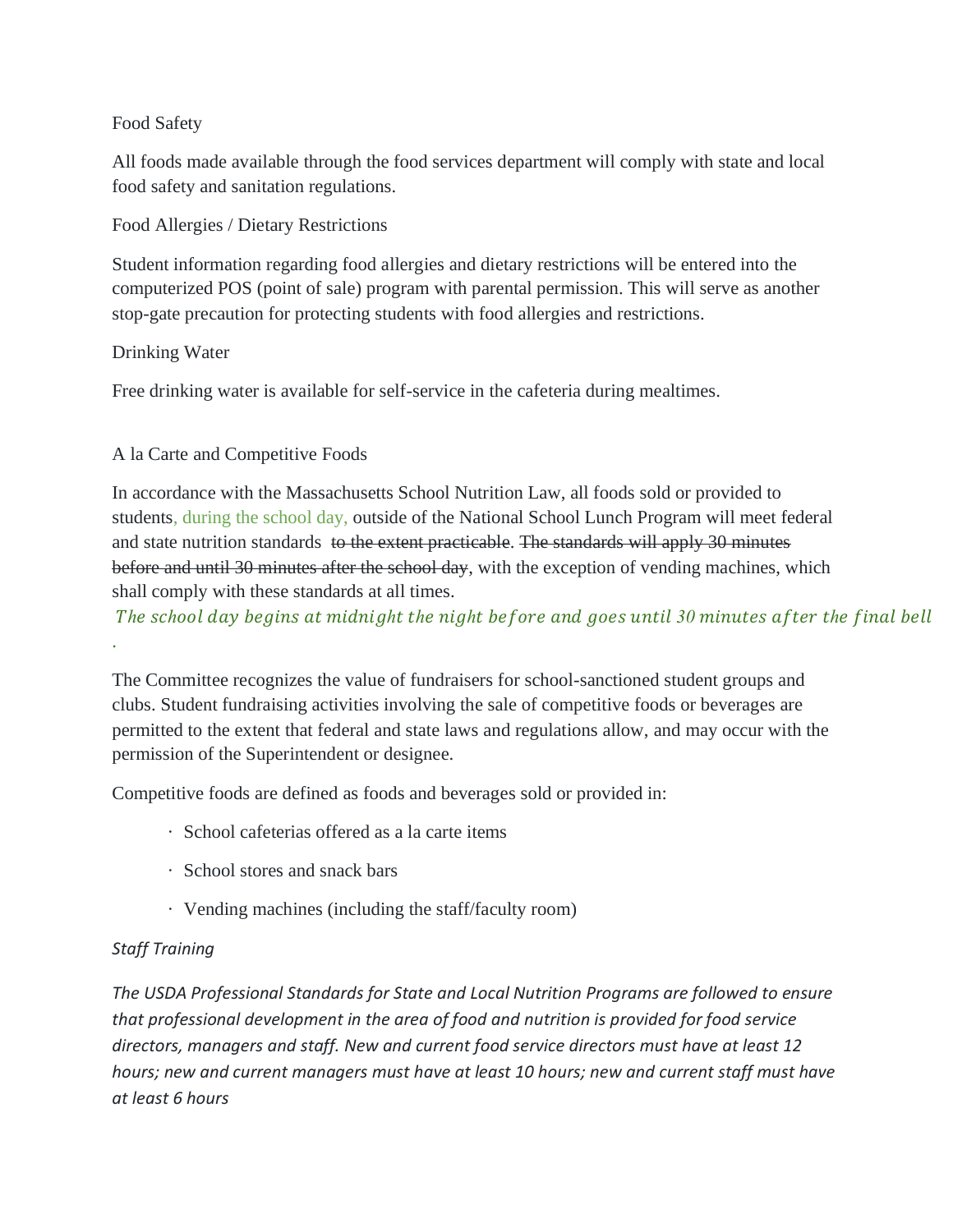# NUTRITION EDUCATION

Nutrition Education is provided and promoted in Fitness and Health classes and through the Nurse´s Offices so that students learn the skills and knowledge to make healthy food choices.

### Implementation

Department of Fitness and Health

Nutrition education is integrated into the physical education and health education curricula. For example:

· At the elementary level, the components of healthy nutritional practices are taught through game play, physical activity and during classroom lessons.

· The system-wide elementary "Strive for 5" initiative promotes healthy eating at school and at home.

· Health classes promote eating fruits, vegetables, and whole grain products, as well as low-fat and fat-free dairy products. In addition, healthy food preparation methods and health-enhancing nutrition practices are taught at the middle school level.

· The sixth grade "Working on Wellness" program focuses on independent skills and knowledge for managing one´s own eating habits. The WOW course emphasizes caloric balance between food intake and energy expenditure (physical activity/exercise).

· The seventh grade health program and the eighth grade elective cooking course reinforce and build on the skills learned in the sixth grade.

· The High School Family and Consumer Science program offers several courses on wellness, nutrition, and healthy cooking.

· In High School fitness classes, students learn nutritional concepts as they apply to their coursework - i.e. hydration, sports nutrition, exercise physiology and the promotion of media literacy in nutrition (the "Health Issues" course).

· Whenever possible, the Fitness and Health Department links with the Department of Nursing and the Food Service Director to collaborate on the school meal program, other school foods, and nutrition-related community services.

### Implementation

Department of Nursing

The school nurses actively promote healthy eating to students through:

· Individual advice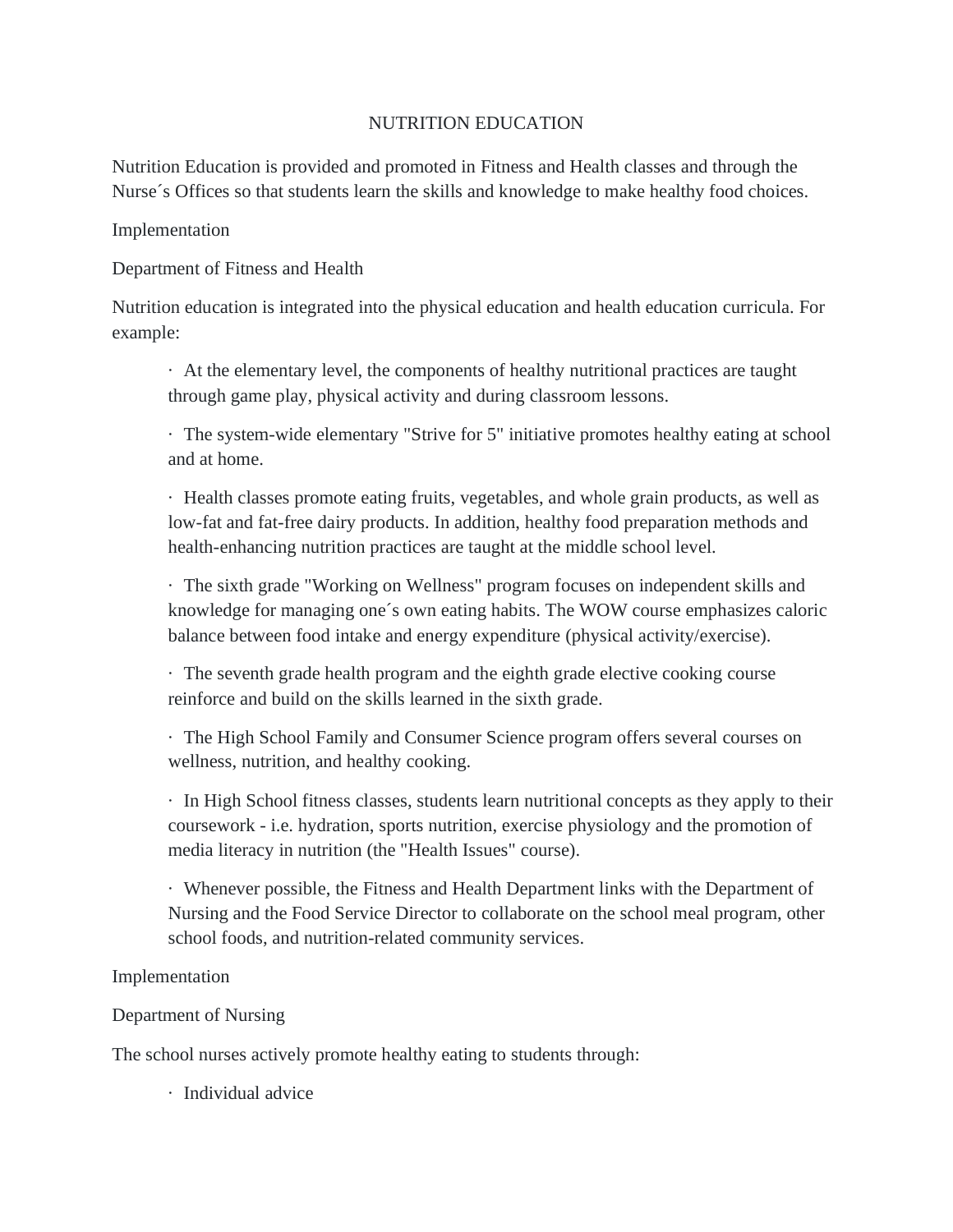- · Collaboration with Fitness and Health teachers
- · Participation in "Strive for 5" program at the elementary level

· Newsletter articles about benefits of eating healthy breakfasts, healthy food choices and about the benefits of physical activity

· Bulletin board displays about healthy snacks, eating breakfast, exercise, etc.

· Working with families to increase their understanding of the importance of exercise (daily physical activity) for everyone in the family

# FITNESS AND HEALTH EDUCATION AND OPPORTUNITIES

Fitness and health education and opportunities for physical activity are essential elements of each school´s instructional program. The program shall provide the opportunity for all students to develop the skills, knowledge and attitudes necessary to participate in a lifetime of healthy physical activity.

### Implementation

Department of Fitness and Health

· All school-based activities that are designed to promote student wellness and increase physical activity are consistent with local policy goals, Massachusetts State Frameworks and the National Frameworks for Physical Education and Health.

· Students are provided opportunities for physical activity during the school day through Fitness and Health courses and during recess period for elementary school students.

· Families should not assume that the school is or will be responsible for ensuring that their children will receive ALL of the national recommendations for moderate and vigorous activity during the daily school hours. Families need to encourage additional physical activity in order to achieve the standard for moderate to vigorous exercise on a daily basis.

# Physical Education (P.E.) K-12

Students in the District have regularly scheduled fitness classes at the elementary and middle school levels, and are provided with the opportunity to sign up for classes at the high school level. The instructional focus is teaching the knowledge and skills needed to live a healthy lifestyle. Instruction is wellness-based with an emphasis on educating the whole child. Participation in an extensive range of fitness activities and instruction addresses the varied interests, needs and abilities of the diverse student population. All students in grades K-12, including students with disabilities, special health care needs, and in alternative educational programs, will participate in physical education classes equivalent to: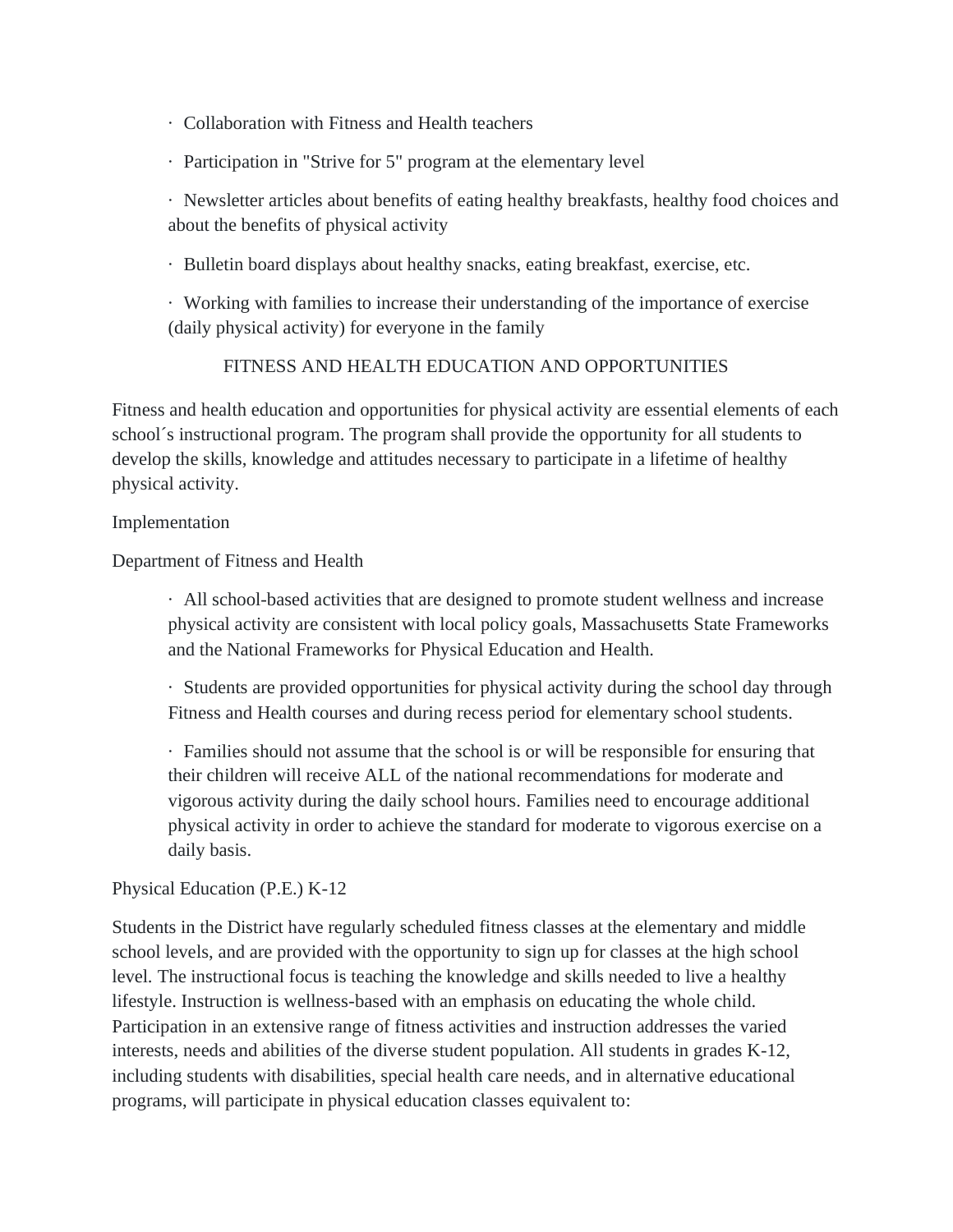- · Kindergarten and Grade 1: Two 30 minute periods per week
- · Grades 2 5: One 50 minute period per week
- · Grades 6 8: Three 52 minute periods per six day cycle
- · Grades 9 12: Four semesters of Fitness and Health must be completed to graduate. A semester course gives the student three one-hour periods per seven day cycle

A certified physical education teacher will teach all physical education classes. Physical education classes will be an environment where students learn, practice and are assessed on developmentally appropriate motor skills, social skills and knowledge. Physical education classes will include instruction in individual activities as well as competitive and noncompetitive team sports to encourage life-long physical activity. Adequate equipment will be available for all students to participate in physical education classes. Physical activity facilities on school grounds will be safe. Physical education classes will provide a physical and social environment that encourages safe and enjoyable activities for all students.

Physical Activity Opportunities Before and After School

School-based activities are offered beyond the school day to enhance the learning in fitness classes. Elementary sports programs and "Exercise Across Massachusetts" are offered at the elementary level, in addition to monthly "Walk to School" days at each school.

# **Wellness Policy: Active Transportation Language**

- 1. Wellesley Public Schools will strive to accommodate all students, parents/guardians, and school staff by creating active transportation opportunities. It is the desire of the Wellesley Public Schools to encourage practices that contribute to the safety, health, and quality of life of students by providing greater opportunities for walking and biking trips, including the availability of bike racks, and via formal participation in the [Massachusetts Department of Transportation's Safe Routes to School Program.](https://www.mass.gov/safe-routes-to-school#:~:text=The%20Massachusetts%20Safe%20Routes%20to,gap%20between%20health%20and%20transportation.)
- 2. Wellesley Public Schools supports walking, bicycling, and other forms of active transportation to and from school and encourages efforts to minimize driving and eliminate idling when possible.
- 3. Wellesley Public Schools will strive to support safe walking and biking to and from school and to decrease family vehicle congestion and idling through the Massachusetts Department of Transportation Safe Routes to School Program elements of equity, education, encouragement, evaluation, enforcement, and engineering.

# **Facilities and Resources:**

- Place bike racks at all schools to encourage students to bike to school.
- Participate in monthly walk/bike to school events
- Encourage school-wide active transportation and physical activity initiatives.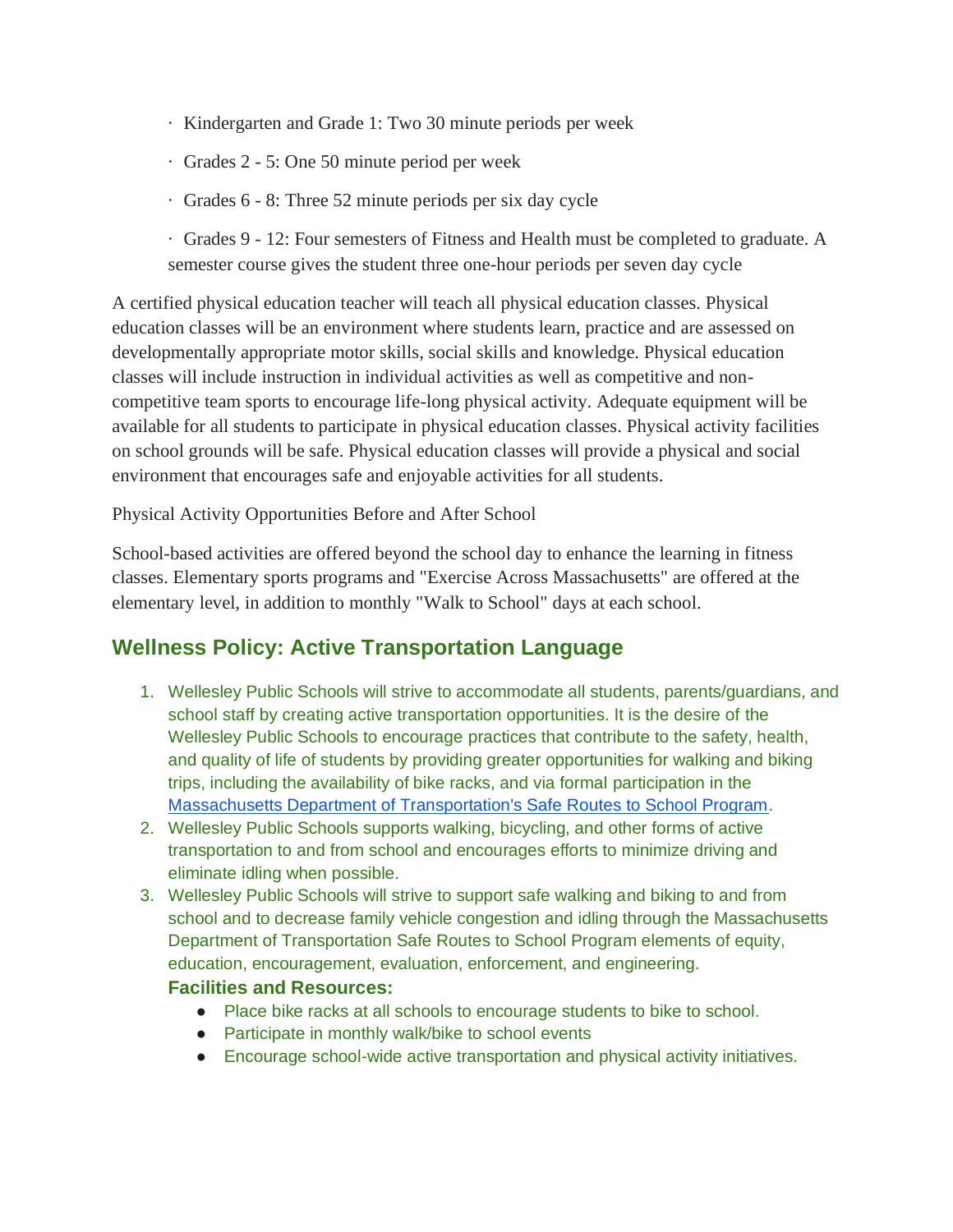- Establish a Safe Routes to School Task Force that meets regularly to promote walking/biking to and
	- from school and address community safety and infrastructure issues.
- Include arrival and dismissal plans on school websites and in handbooks.

The middle and high schools will offer extracurricular physical activity programs, such as physical activity clubs or the M.S. intramural program. This program features a variety of fitness activities, open gymnasium and Fitness Center options, as well as a variety of different sports and games. Certified Physical Education instructors monitor these sessions. Students at Wellesley High School have before- and after-school access to a well-equipped Fitness Center for the pursuit of personal fitness and individual workouts. The High School and Middle School, as appropriate, will offer interscholastic sports programs. The District will offer a range of activities that meet the needs, interests, and abilities of all students, including boys, girls, students with disabilities, and students with special health-care needs.

# SCHOOL-BASED ACTIVITIES PROMOTING WELLNESS

All school-based activities are designed to promote wellness.

# Implementation

Department of Fitness and Health

· The Fitness and Health department provides additional coverage for the after-school sports program at the elementary level, the intramural sports program at the Middle School and the Fitness Center coverage at the High School.

· The "Count Me In" program is run by the Fitness and Health faculty at the elementary level, in collaboration with the classroom teachers. This program focuses on students with special needs and on acceptance for differences. For example, the P.E. instructors teach classes where the students experience what it is like to have a physical disability. Another example is the unit on food allergies that is taught to all first graders by classroom teachers as part of this curriculum.

· Annually, the Middle School Fitness and Health faculty run two events: the "Turkey Trot" run and the "Mini Marathon", both designed to foster and encourage fitnesswalking and running as a means to stay physically active and to develop a communitywide endeavor around physical education.

· The High School holds a "Be Well!" wellness initiative and auction every other year for the faculty. This initiative is designed to encourage and promote staff healthy lifestyle habits.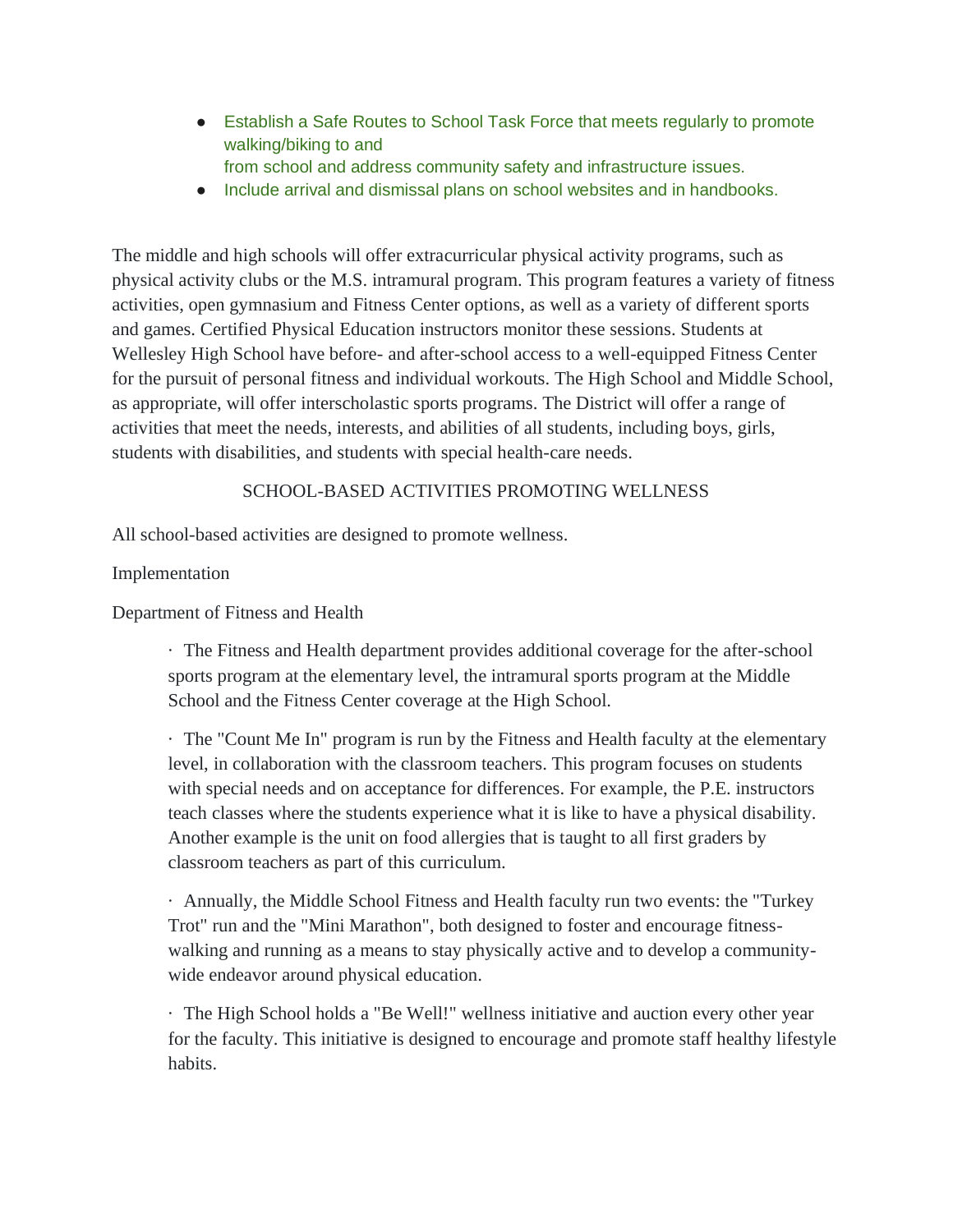· The MetroWest Adolescent Health Survey is administered every other year to both the Middle School and High School students. The results of this survey are used to inform and guide the Health curriculum as well as other district-wide initiatives to keep the Wellesley students safe and healthy.

# Implementation

### Department of Nursing

The school health program is based on a partnership between faculty, staff, school administration, external health care providers, parents, and the community. The goal of the school health program is to complement and support the school´s academic mission while promoting and improving student´s health.

· All students and staff have access to nursing health services.

· Requirements for physical examinations and immunizations are enforced according to the Department of Public Health guidelines.

· Student health concern information relevant to the students´ participation in school is collected and parent permission is obtained in order to share this information with appropriate faculty and staff.

· A unit of food allergies is taught to all students in first grade by classroom teachers and nurses as part of the "Count Me In" curriculum.

· Annual health screenings are conducted each year according to the Department of Public Health guidelines.

· The school nurses are prepared to respond to any type of emergency that may occur at school including disaster, terrorism and pandemic outbreaks.

· There is a medical director for the school health program available to consult with the school nurses and Superintendent as needed.

· Parents of children who do not have health insurance are referred to Mass Health or the Children´s Medical Security Plan.

### Healthy and Safe Environment

The District will provide a safe environment before, during and after school.

· All buildings will meet health and safety standards and codes.

· All schools will be free of tobacco, nicotine delivery services including e-cigarettes, alcohol and drugs.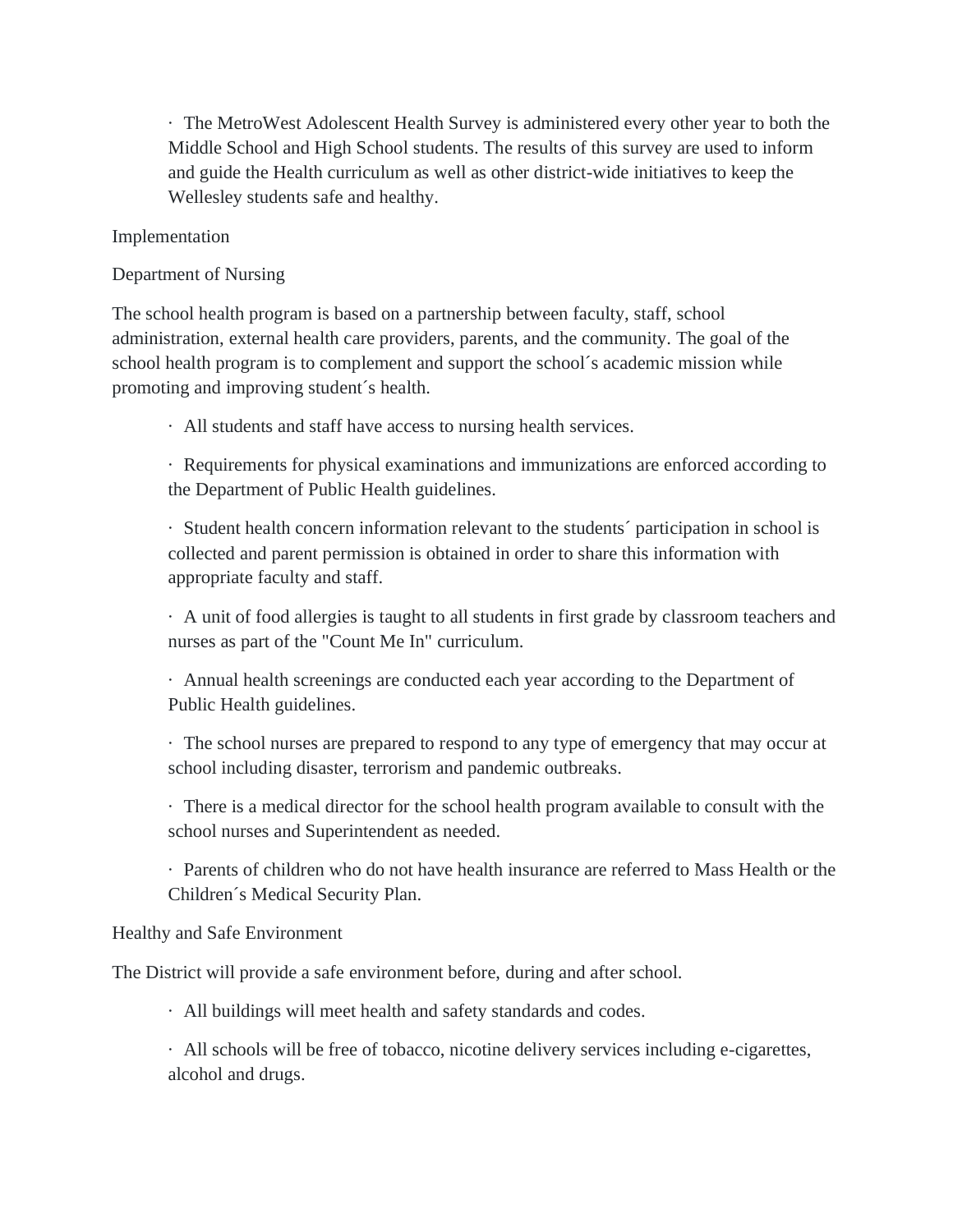- · The schools will have zero tolerance for violence and harassment.
- · The District supports a culture where everyone is respected and accepted.

### Daily Recess

All elementary school students will have daily-supervised recess.

· Schools will preferably hold recess outdoors, weather permitting.

· Schools will encourage, verbally and through the provision of space and equipment, moderate to vigorous physical activity.

· Schools will endeavor to schedule recess prior to lunch since research indicates that physical activity prior to lunch can increase nutrient intake and reduce food waste.

### Social and Emotional Health

The District values the social and emotional well-being of students, faculty and staff, and:

- · Provides a supportive environment that includes counseling, guidance and social work.
- · Encourages students to develop skills to express thoughts and feelings responsibly.
- · Fosters an atmosphere where differences are respected.

· Facilitates student participation in the MetroWest Adolescent Health Survey and other screening programs as determined by the District in order to collect data to be used for program development, student support and risk assessment.

· Refers identified at-risk students to the appropriate resources.

The social and emotional health of students is additionally supported by outside community resources.

### Staff Wellness

The District values the health and well-being of every staff member. Personal efforts to maintain a healthy lifestyle are supported and encouraged.

· The health and safety of all staff is a priority for the District.

· The District provides a work environment that is free from dangers and consistent with occupational safety laws.

· There is an Employee Assistance Program (EAP) available to all employees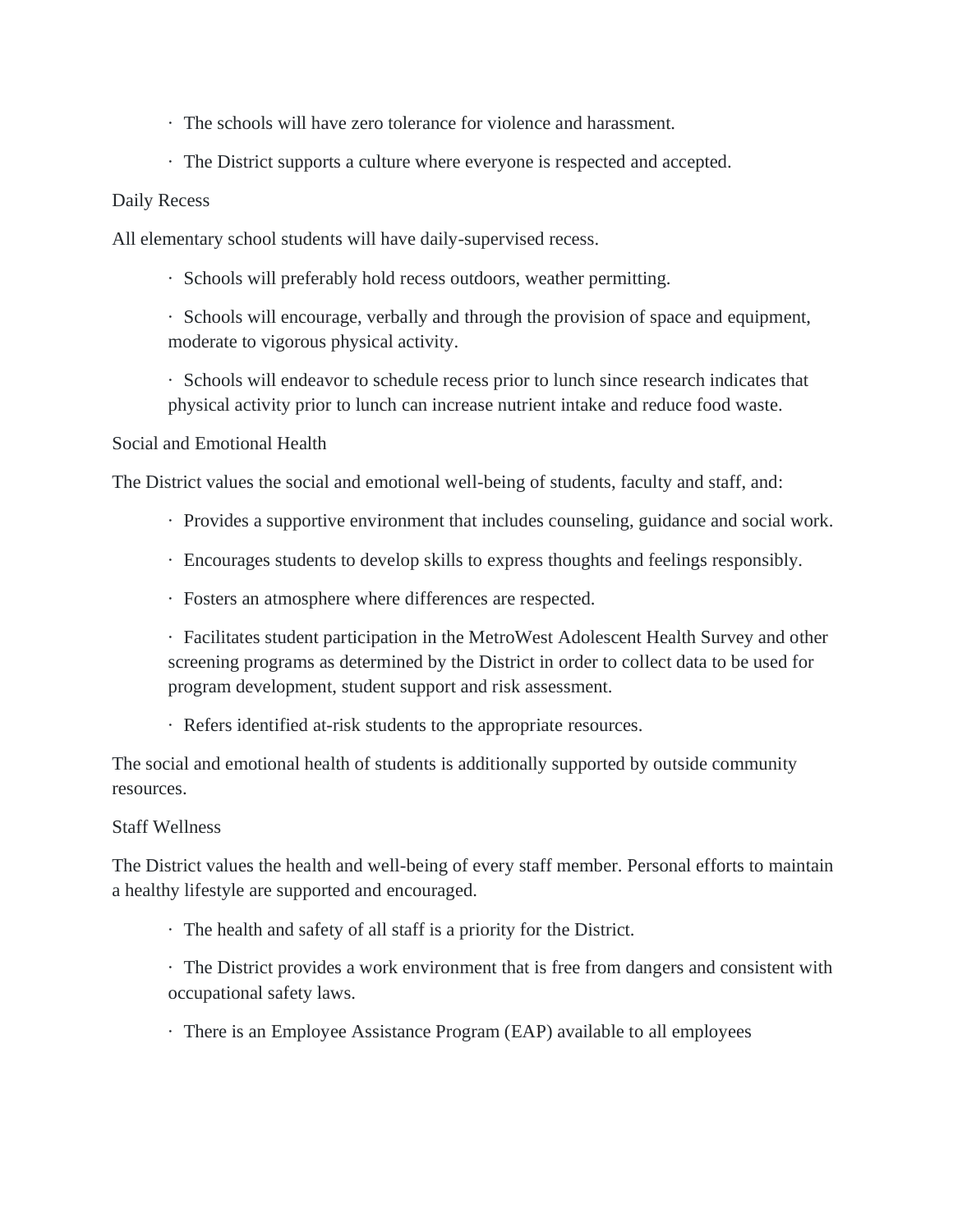· Staff members are encouraged to use the Fitness Center at the High School before and/or after school hours. This is supported by the provision of coverage by the Fitness and Health staff.

# Recycling Program

The District recognizes its responsibility to work towards waste reduction and recycling in an effort to support environmental benefits.

· All schools foster recycling.

· Food services model environmentally sound practices and involve students and staff in reducing waste.

THE SCHOOL WELLNESS ADVISORY COMMITTEE

The School Wellness Advisory Committee will monitor the progress of this policy.

Implementation

The School Wellness Advisory Committee

The School Wellness Advisory Committee (SWAC) has been established to ensure that the District has a system in place to deal effectively with school health issues. This district-level group of committee members will be charged with making recommendations concerning school health/wellness policies, programs and practices.

The Superintendent is responsible for appointing committee members and replacements as needed as well as appointing a liaison between the Superintendent´s Office and the School Wellness Advisory Committee.

The major goal of this committee is to adopt *student wellness* as one of the core values in the District.

*The Superintendent or designee shall be responsible for ensuring that the wellness policy is implemented throughout the schools.*

### Committee Structure

The School Wellness Advisory Committee shall have representation from the following departments:

- · Nursing Services
- · Health and Fitness
- · School Physician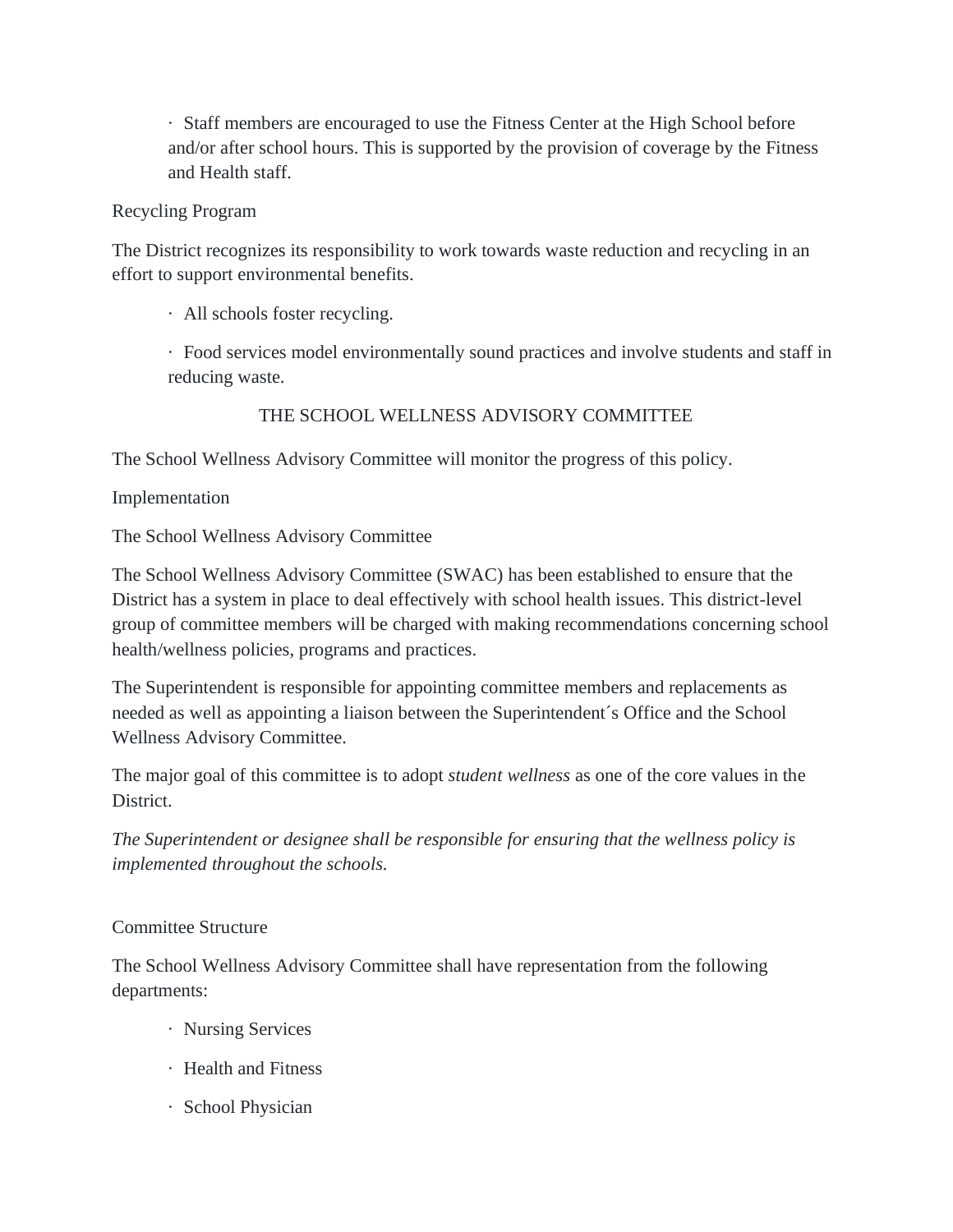- · Teacher
- · School nutrition/food service
- · Parent representative
- · School Committee representative
- · Student representative
- · School Administration
- · Board of Health
- · Community Youth Coordinator
- · School Resource Officer

### Function

The School Wellness Advisory Committee will meet at least four times during the school year. The main focus of the committee is to recommend and/or review district-wide policies to promote student wellness in the areas of:

- · Health education
- · School nutrition
- · Physical education
- · Social and emotional well-being

The School Wellness Advisory Committee is charged with identifying goals and objectives for the school year. These goals and objectives must be observable and/or measurable. The committee must also establish a process or self-assessment tool to evaluate progress in reaching the goals and objectives.

### Areas for Consideration

· Recommendations regarding the establishment/function of school building-based wellness teams and initiatives.

· Address recommendations and suggestions from the group represented on the committee from the schools and community.

- · Input from schools that may be affected by said goals and objectives.
- · Incorporate general health data reflective of the community.
- · Information about current District programs and practices relating to student health.